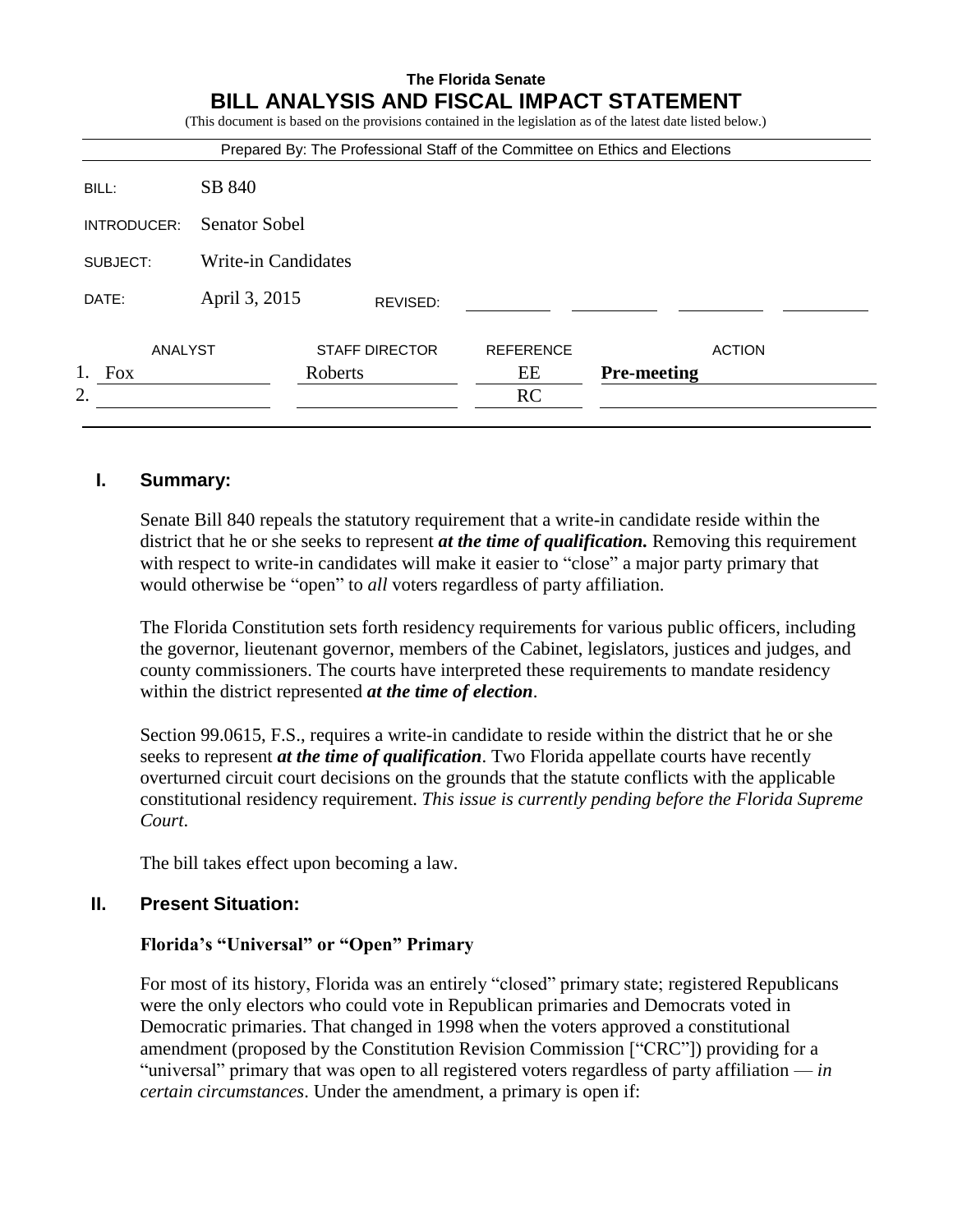- All the candidates for an office have the same party affiliation; *and*,
- The winner will have no opposition in the general election.<sup>1</sup>

(emphasis added). Write-in candidates constitute *general election opposition*; 2 and therein, as the Bard says, lies the rub. Any write-in candidate that qualifies<sup>3</sup> into an all-Republican or all-Democratic field "closes" the primary to non-party voters — despite the fact that such candidacies are oftentimes illusory (i.e., the write-in candidate raise or spends nominal money [or none at all], does minimal to no campaigning, withdraws shortly after the closed primary is held, and/or receives only a handful of votes (or in some cases *zero votes, meaning the write-in didn't even vote for himself or herself*!).

## **Write-In Residency Requirement**

The requirement that a write-in candidate live in the district that he or she seeks to represent *at the time of qualifying* was adopted in 2007. 4

In September 2014, the Florida Fourth District Court of Appeal in *Francois v. Brinkmann* found that s. 99.0615, F.S., was unconstitutional because "the timing of its residency requirement for write-in candidates conflicts with the timing of the residency requirement for county commission candidates as established by Article VIII, Section 1(e) of the Florida Constitution."<sup>5</sup> *This case is currently pending on appeal before the Florida Supreme Court, with oral argument scheduled for Thursday, April 9, 2015.<sup>6</sup>*

The case involved a Broward County Commission primary where five Democrats and one write-in, Mr. Francois, qualified to run for the District 2 seat.<sup>7</sup> Mr. Francois did not live in the district represented by the office sought at the time of filing his papers to qualify as a write-in

 $\overline{a}$ 

 $<sup>1</sup>$  Art. VI, s. 5(b), FLA. CONST.</sup>

<sup>2</sup> See *Lacasa v. Townsley*, 883 F.Supp. 1231, 1242-43 (S.D. Fla. 2012) (a write-in candidate could, no matter how unlikely, prevail against a party primary winner in a general election); *Telli v. Snipes*, 98 So. 3d 1284, 1286-87 (Fla. 4th DCA 2012) (similarly concluding that write-in candidates constitute general election opposition for purposes of the constitutional open primary provision); *see also*, s. 101.151(2)(b), Fla. Stat. (2014) ("In a general election, in addition to the names printed on the ballot, a blank space shall be provided under each office for which a write-in candidate has qualified...."). Unfortunately, the CRC's historical records indicate that it never considered the write-in issue in the context of proposing the open primary amendment language.

<sup>&</sup>lt;sup>3</sup> Write-in candidates are not required to pay a filing fee, election assessment, or party assessment in order to qualify. Section 99.061(4)(b), F.S.

<sup>4</sup> Ch. 2007-30, s. 56, Laws of Fla. (codified at 99.0615, F.S.). The change was adopted as a Senate floor amendment to a massive elections package, thus it was never fully vetted through the committee process. Amendment 891618 to CS/CS/SB's 960 & 1010 (2007) (Senator Aronberg), available at

<http://archive.flsenate.gov/data/session/2007/Senate/bills/amendments/pdf/sb0960c2891618.pdf> (last accessed 3 April 2015). The sponsor, Senator Dave Aronberg (D-West Palm Beach), was an outspoken critic of the so-called "write-in loophole." He filed numerous bills and amendments during his tenure in the Florida Senate that addressed the issue in various ways. *See, e.g*., SB 1820 (2007), SJR 106 (2006), and SJR 286 (2005).

<sup>5</sup> *Francois v. Brinkmann*, 147 So.3d 613, 616 (Fla. 4th DCA 2014*), appeal pending, Brinkmann v. Francois,* SC14-1899 (Fla. Sup. Ct).

<sup>&</sup>lt;sup>6</sup> See Supreme Court Online Docket, available at [http://jweb.flcourts.org/pls/docket/ds\\_docket\\_search](http://jweb.flcourts.org/pls/docket/ds_docket_search) (last accessed 3 April 2015) (*Brinkmann v. Francois*, Case No. SC14-1899).

<sup>7</sup> *Francois,* 147 So.2d at 614.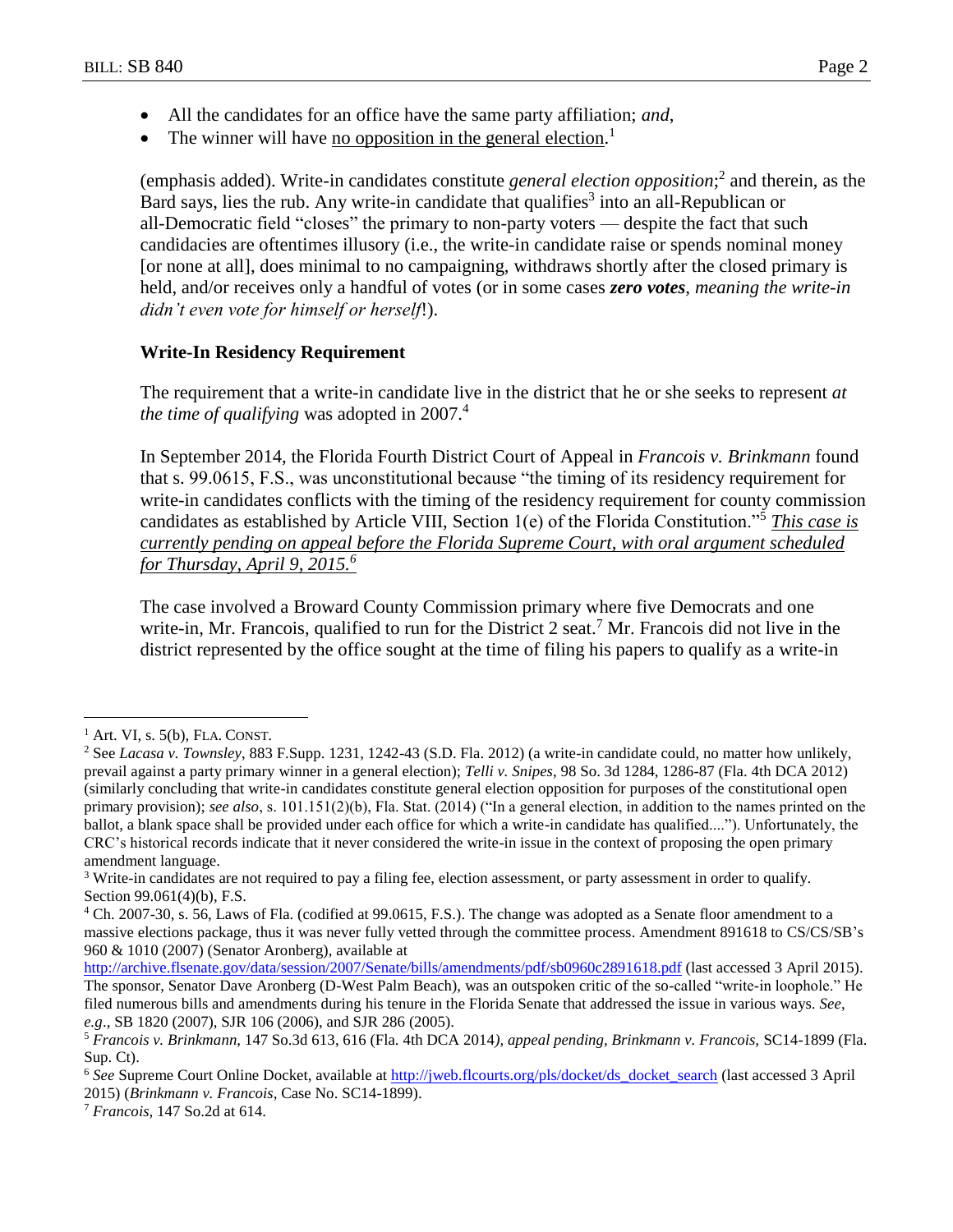candidate.<sup>8</sup> The *Francois* court reasoned that the statute imposed qualifications in contravention of those specified in the constitution and was, therefore, unconstitutional.<sup>9</sup>

One month later, the Florida First District Court of Appeal also overruled the circuit court and held s. 99.0615, F.S., unconstitutional in *Matthews v. Steinberg*. <sup>10</sup> The *Matthews* case involved a write-in candidate for state representative who did not "reside within the district he wished to represent at the time he filed his qualifying paperwork with the Division of Elections."<sup>11</sup> The *Matthews* court, like the *Francois* court,<sup>12</sup> found that the requirement that residency occur at the time of qualification was in direct contravention of the Florida Constitution's requirement of residency at the time of election.<sup>13</sup>

# **III. Effect of Proposed Changes:**

The bill repeals the requirement that a write-in candidate reside in the district he or she seeks to represent *at the time of election*. Without this temporal restriction, it will be easier for folks to qualify as a write-in and "close" major party primaries.

# **IV. Constitutional Issues:**

A. Municipality/County Mandates Restrictions:

None.

B. Public Records/Open Meetings Issues:

None.

C. Trust Funds Restrictions:

None.

 $\overline{a}$ 8 *Id*.

<sup>9</sup> *Francois*, 147 So.3d at 616. As a result, the county conducted a Democratic primary for the open county commission seat on December 4, 2015 at a reported cost of about \$200K; Mr. Francois again qualified as the sole non-Democratic candidate in the field, closing the primary. Brittany Wallman, Sun-Sentinel online, *Broward D2 Race Over: Bogen Is In* (Dec. 5, 2014), available at<http://www.sun-sentinel.com/news/politics/fl-mark-bogen-new-commissioner-20141205-story.html> (last accessed 6 April 2015). Mr. Francois withdrew from the race *the day after the primary was held*, for the stated purpose of saving the taxpayers the additional \$200K that would have to be spent on the special general election scheduled for January 13, 2015. *Id.*

<sup>10</sup> *Matthews v, Steinberg*, 153 So.3d 295, appeal pending, *Steinberg v. Matthews*, SC14-2202 (Florida Supreme Court) (stayed pending the outcome of *Francois v. Brinkmann,* per Florida Supreme Court online docket available at [http://jweb.flcourts.org/pls/docket/ds\\_docket\\_search](http://jweb.flcourts.org/pls/docket/ds_docket_search) [last accessed 3 April 2015]).  $^{11}$  *Id.* 

<sup>&</sup>lt;sup>12</sup> *See id.* at 297 ("The statutory requirement directly contravenes and adds to the constitutional fiat that legislators reside in the district at the time of election," citing *Francois*, 147 So.3d at 615). <sup>13</sup> *Id*. at 298.